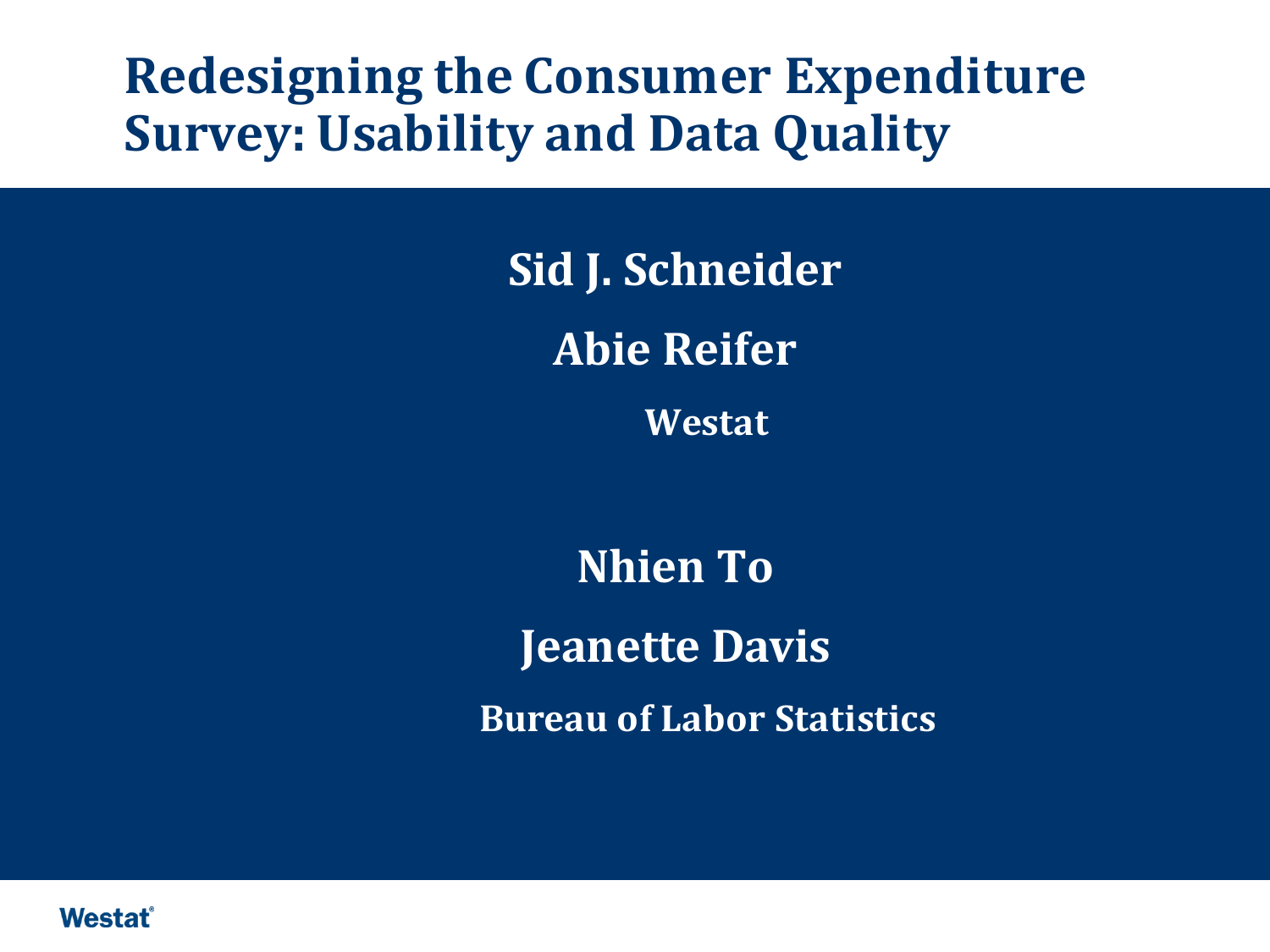## **The Consumer Expenditure Survey**

**Provides information about the spending patterns of different types of households**

**Provides the basis for revising the expenditure weights for the Consumer Price Index**

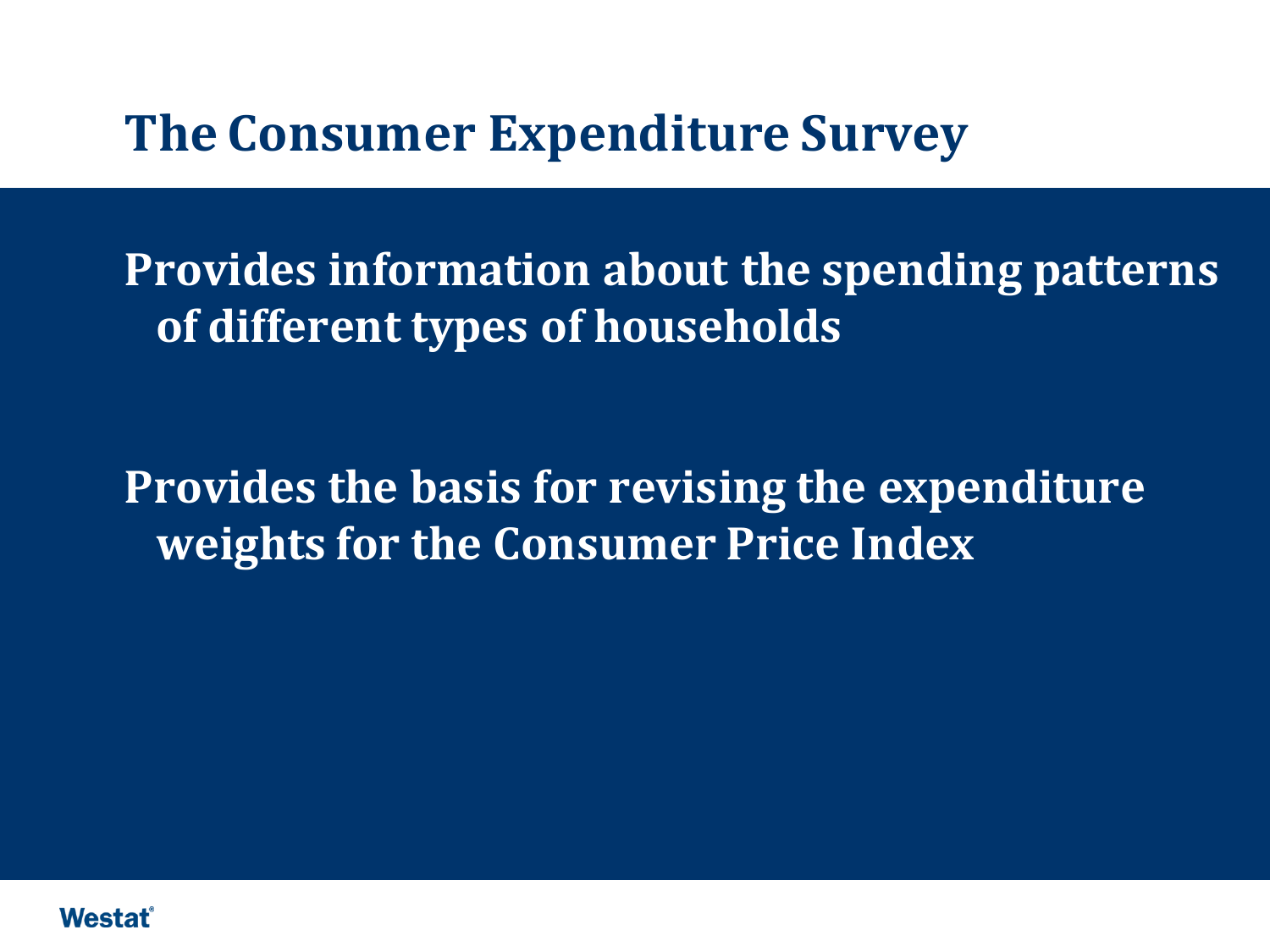

#### **1880-1891: First expenditure surveys**

# **Done sporadically until early 1940s, then about every 10 years**

**1980: Continuous Consumer Expenditure Survey began**

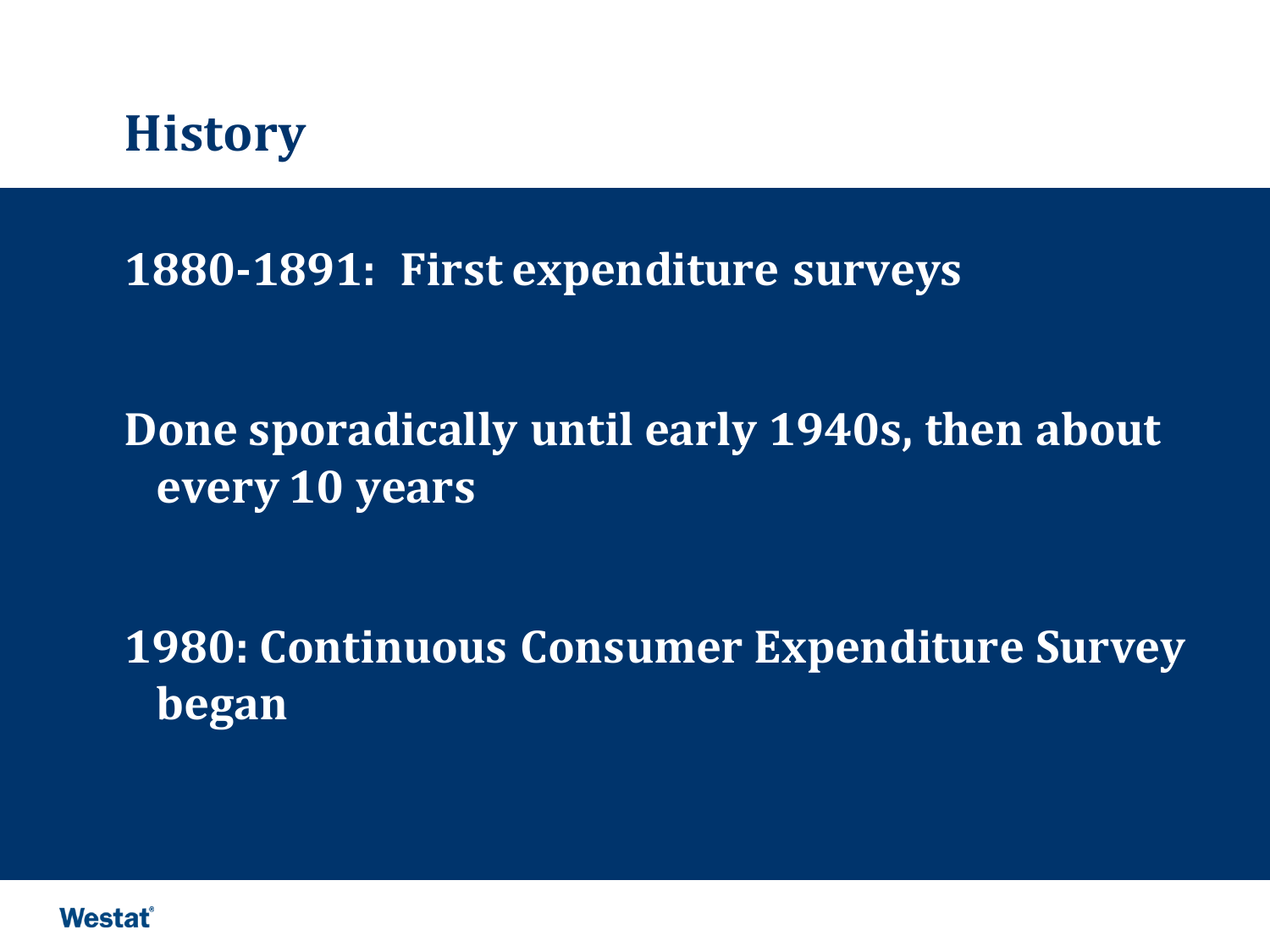## **The Consumer Expenditure Survey**

**Designed to represent the US civilian noninstitutionalized population**

**Collects data from Consumer Units – people living at one address who share living expenses**

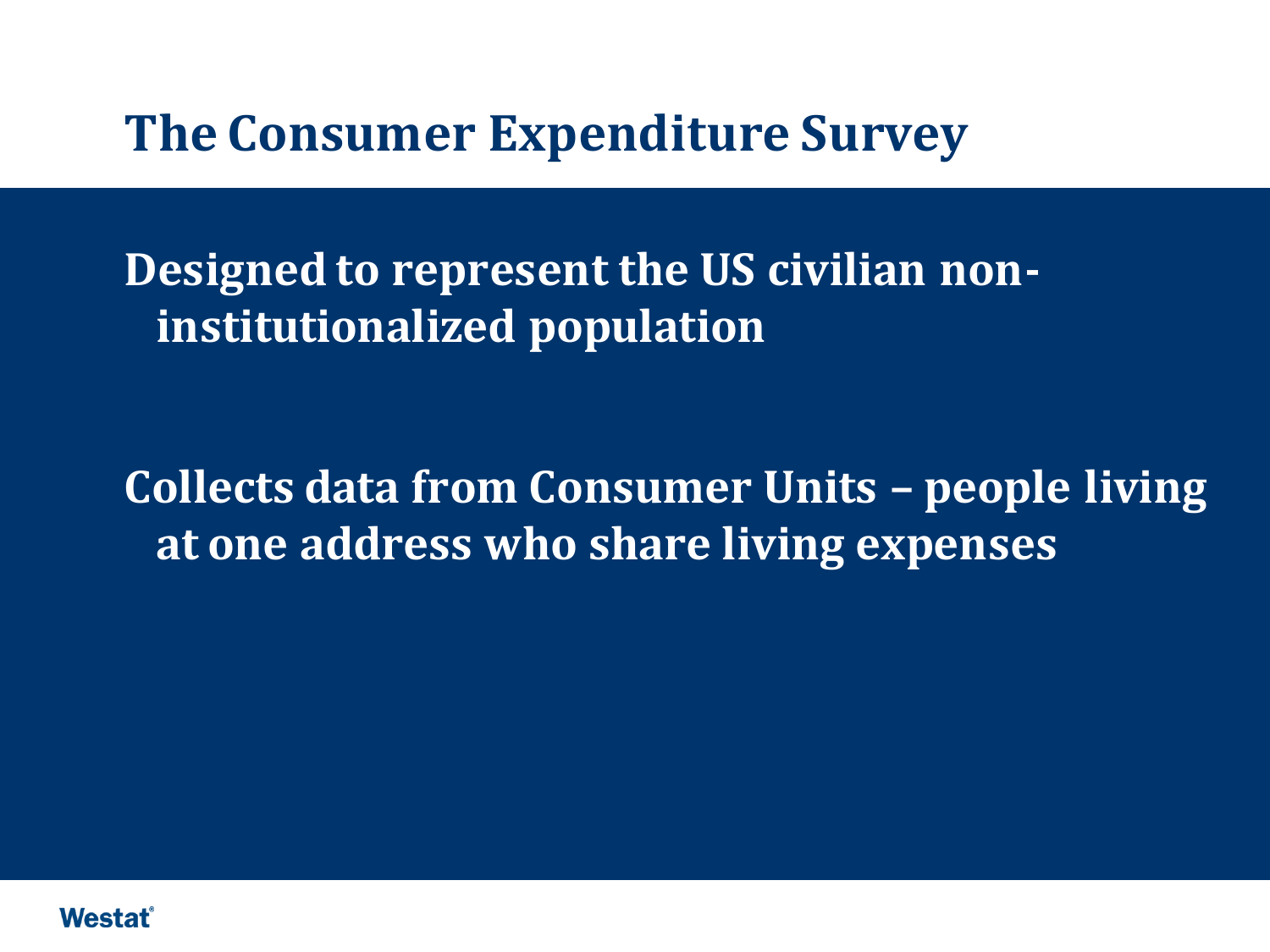## **Data collection**

**Census Bureau collects data for the BLS using two different surveys with separate samples Interview survey: Five quarterly interviews Diary survey: Two weekly diaries**

**Respondents in both surveys are asked to report ALL of their spending Business expenses are excluded** 

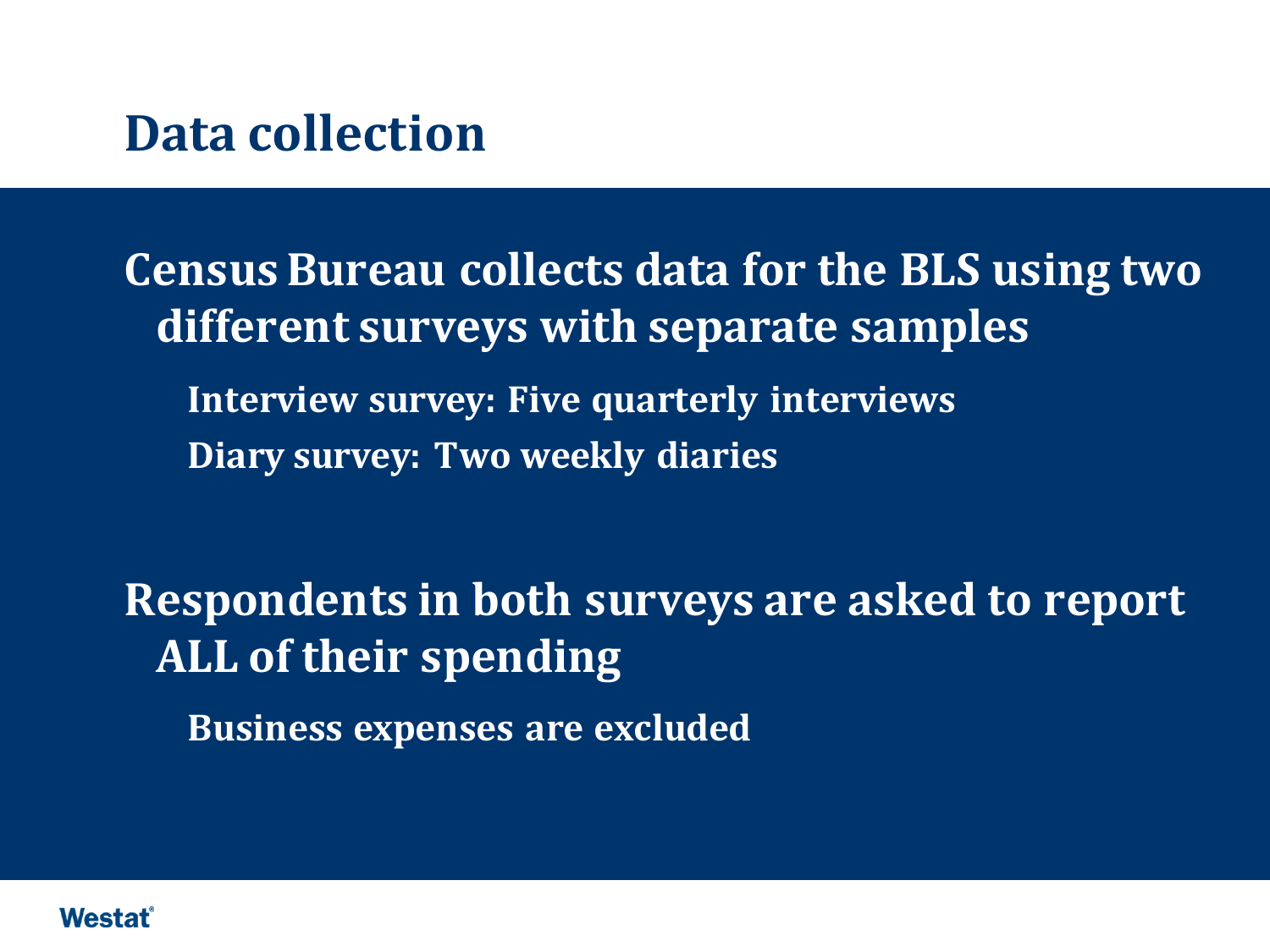#### **Potential measurement error**

**Data quality depends upon Accuracy of respondents' recall Any documentation respondents keep** 

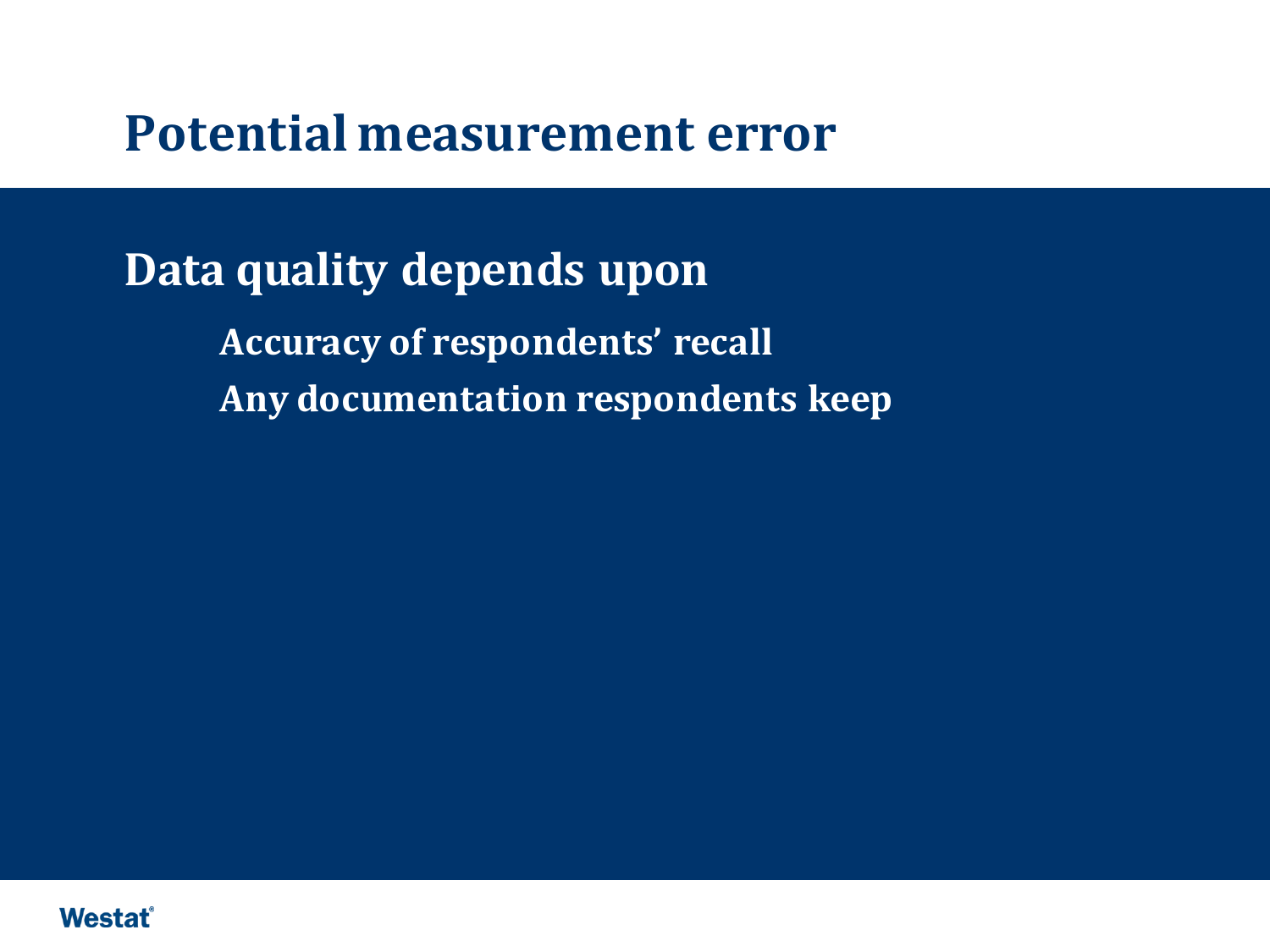# **Respondents report ALL expenditures**

#### **All expenses**

 **Purchases by check, PayPal, credit or debit card Automatic fund transfers Cash purchases with or without receipts Purchases by money order, cashier's check, food stamps, WIC vouchers, gift or rebate cards Recurrent expenses or unusual expenses Purchases of items labeled with barcodes Online purchases Returns and exchanges**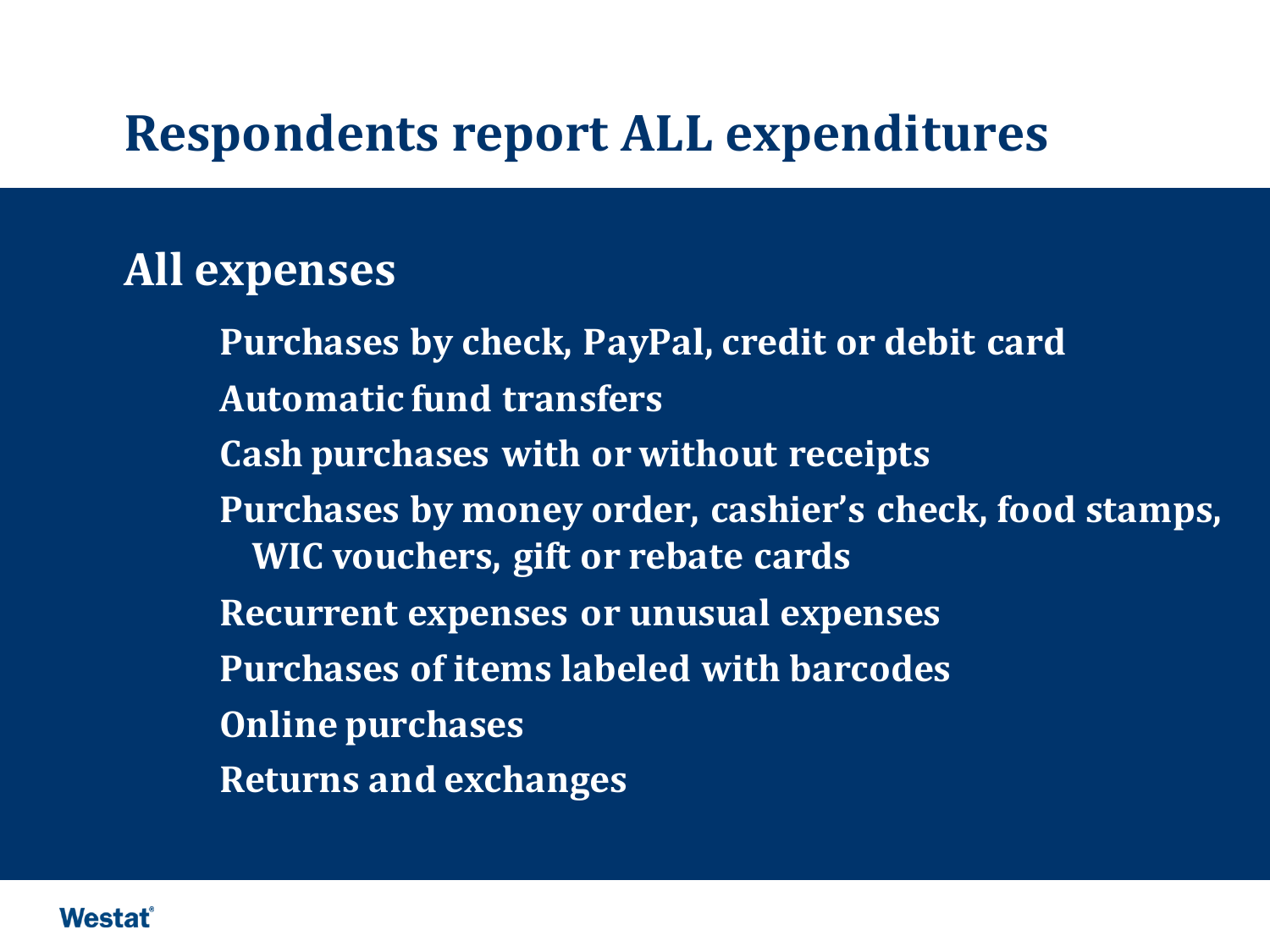## **Technology to minimize measurement error**

**Opportunity to improve data quality Financial software packages Help users adhere to a budget Smart phones Have thousands of apps Receipt scanners Expense tracking Email and texting**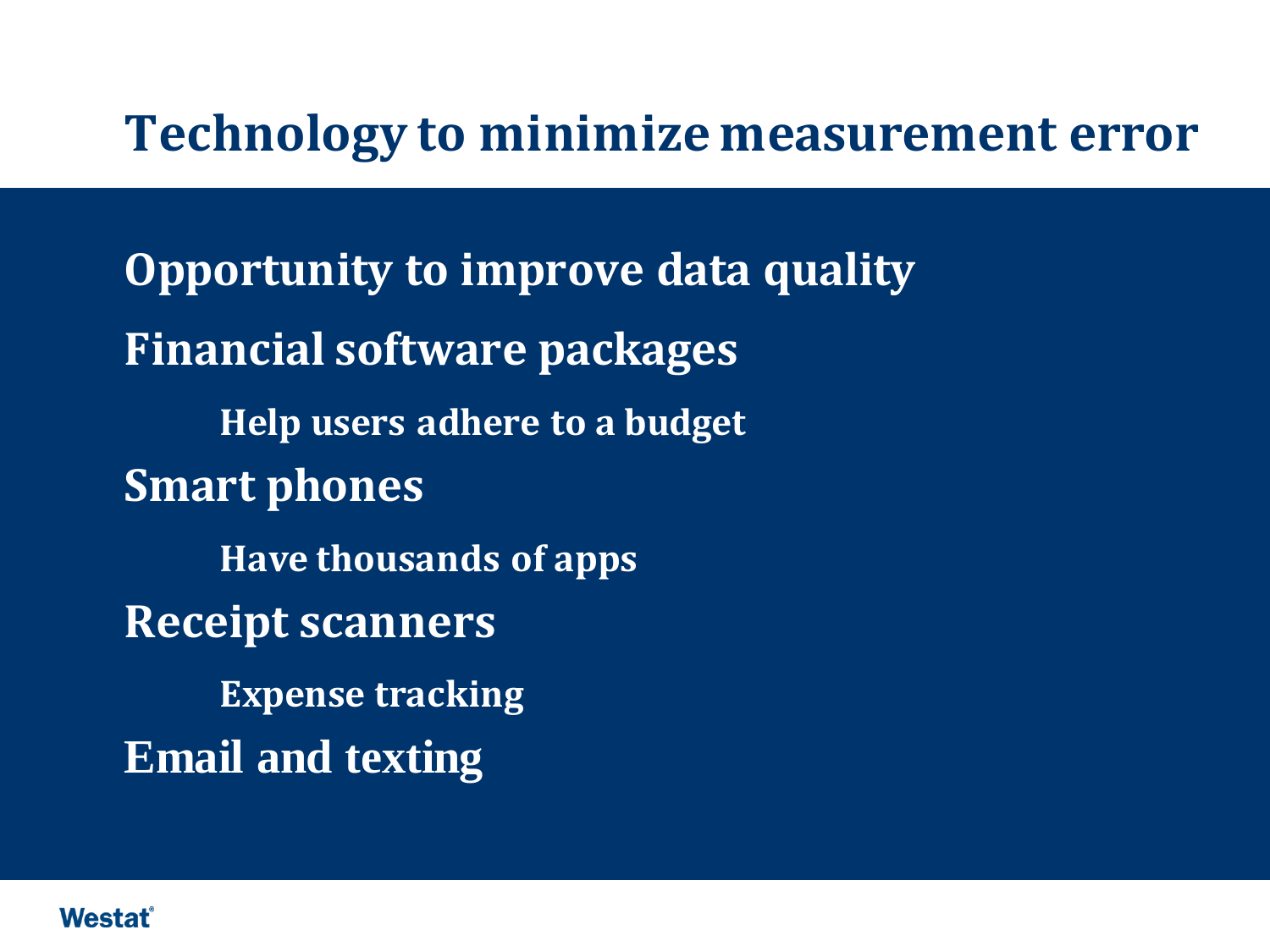# **Financial software packages**

**Data downloads from financial institutions Banks and other financial institutions PayPal, investment accounts**

**Expense splitting**

**Categorization**

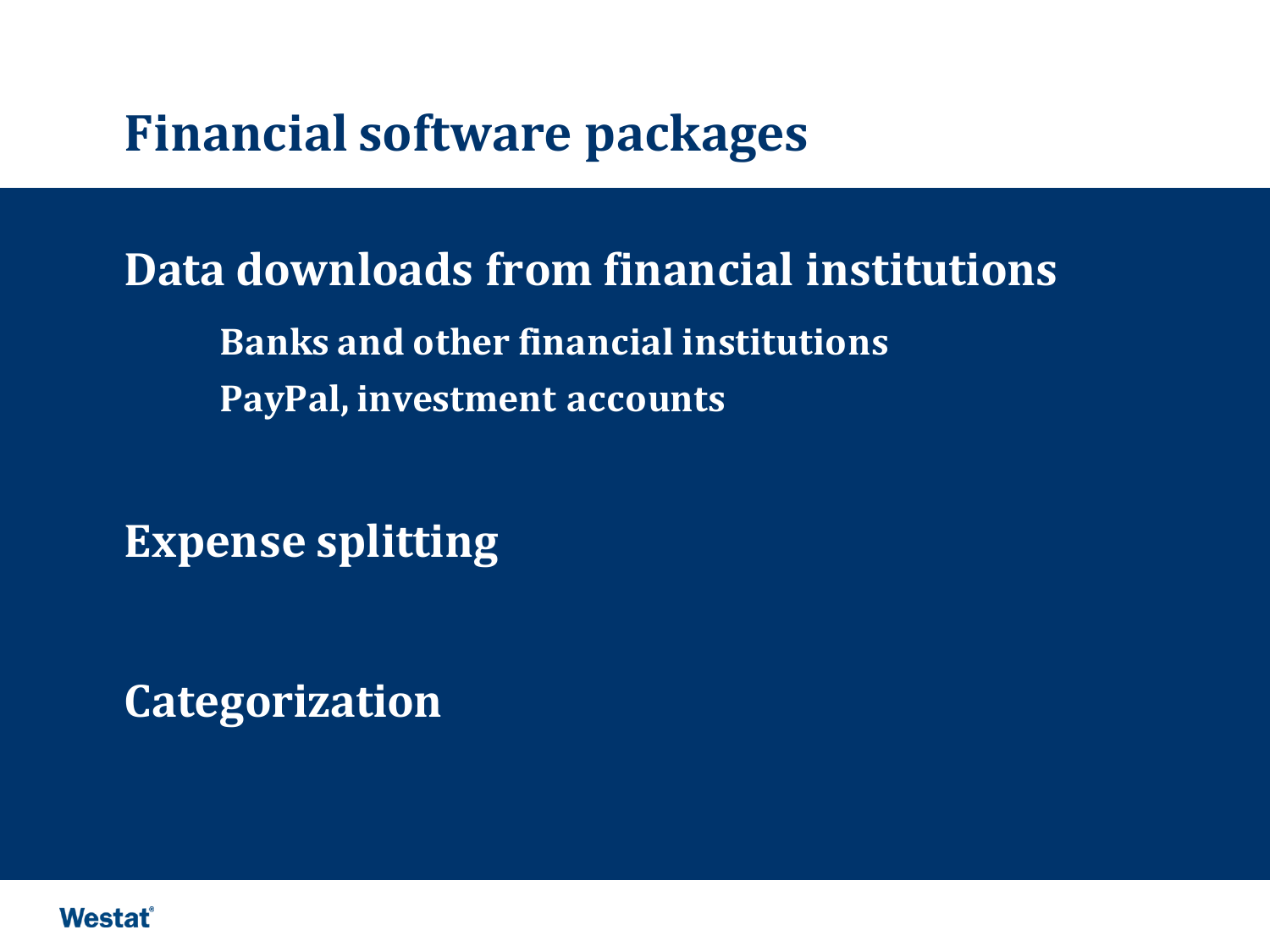**Financial software packages and the Consumer Expenditure Survey**

**Data downloads from financial institutions Amount, date, sometimes payee**

**Expense splitting**

**Divide overall purchase into individual items**

**Categorization**

**Categorize as required by survey**

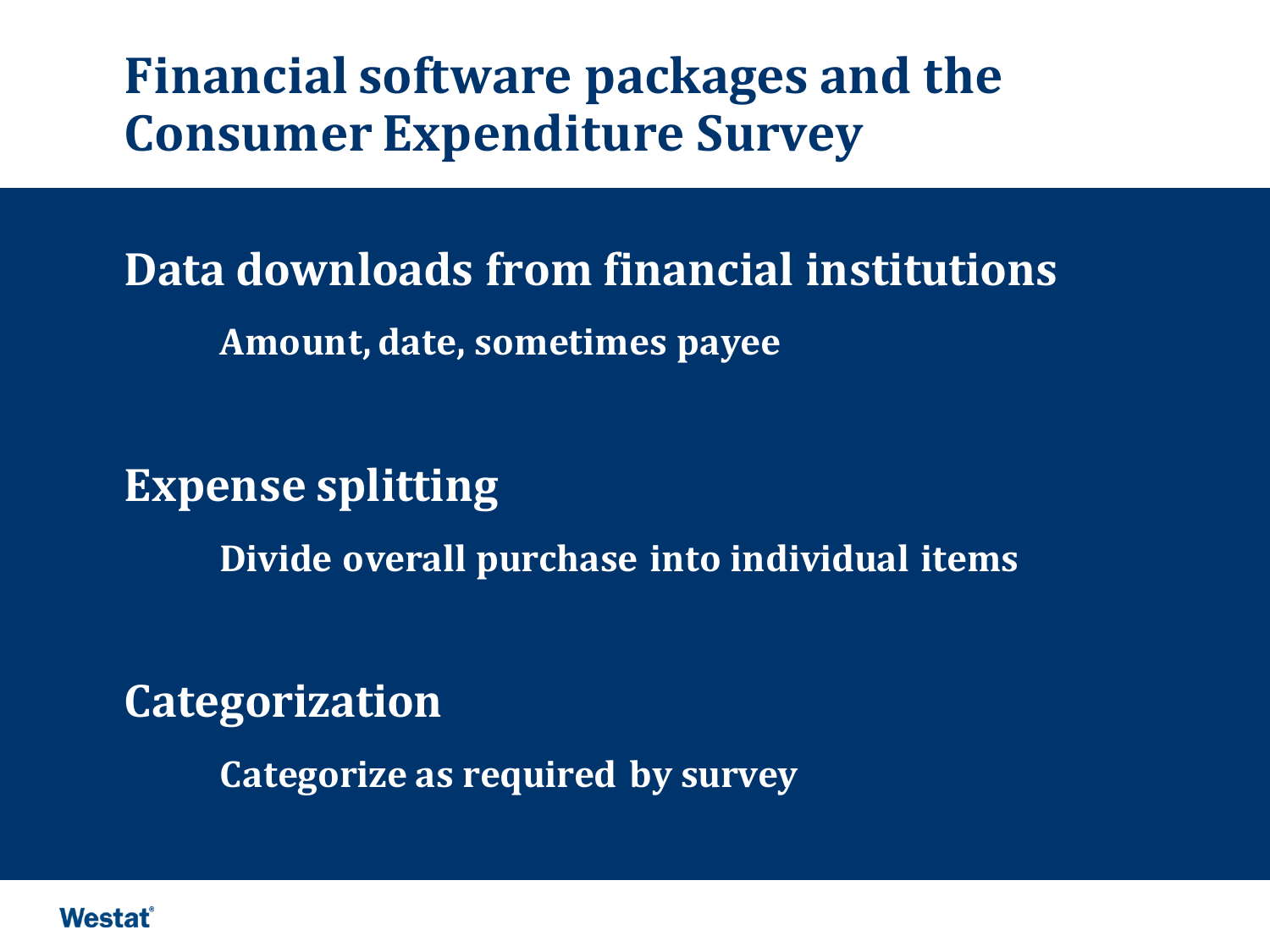**Smart phones** 

**Microphone**

**Camera**

**Barcode scanning**

**On-screen questionnaire**

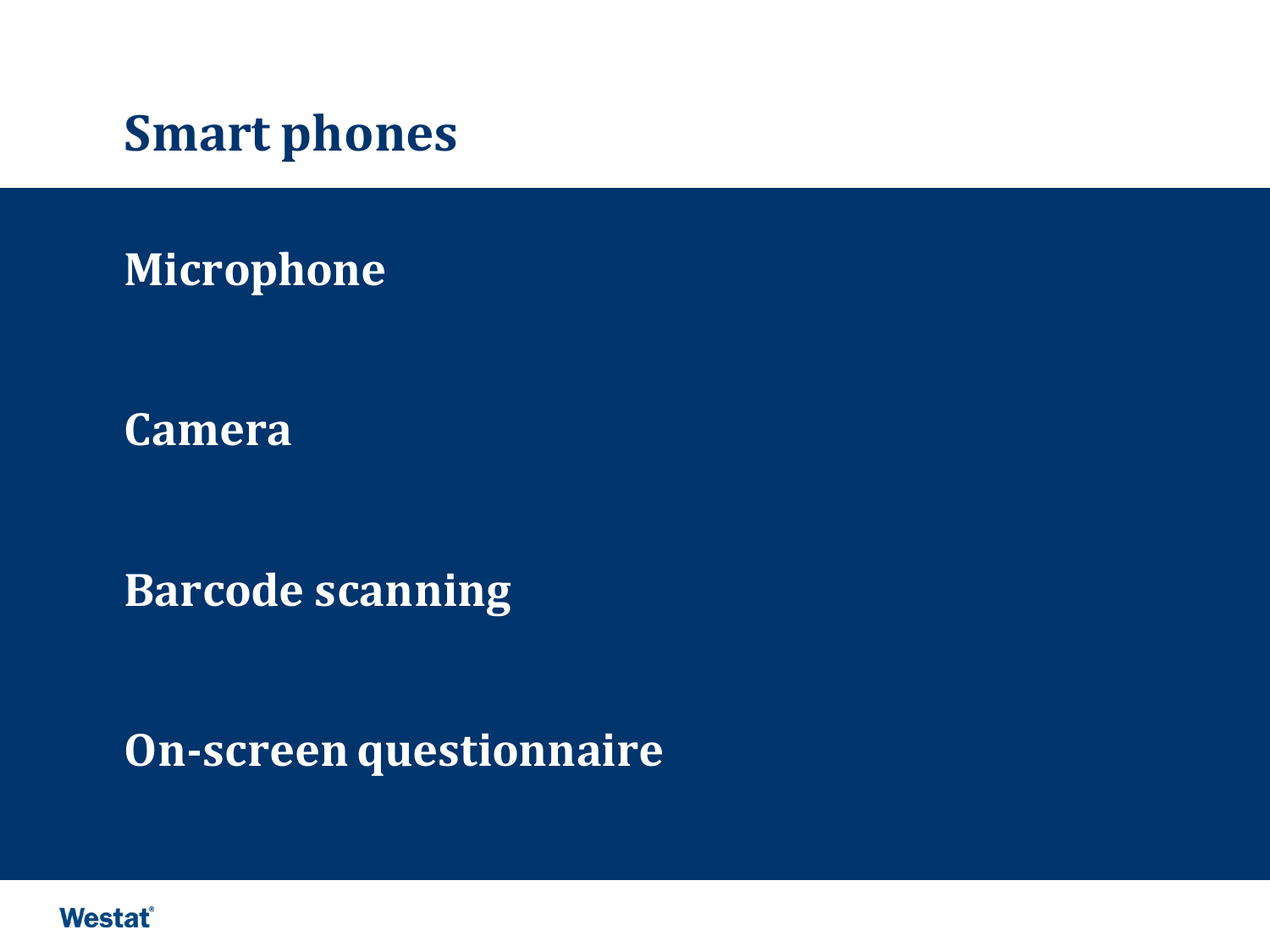# **Smart phones and the Consumer Expenditure Survey**

**Microphone**

 **Respondents can record messages about their purchases Camera**

 **Respondents can photograph place of purchase, items purchased, as memory aid**

**Barcode scanner**

 **Respondents can record identity of certain items On-screen questionnaire Data about purchases**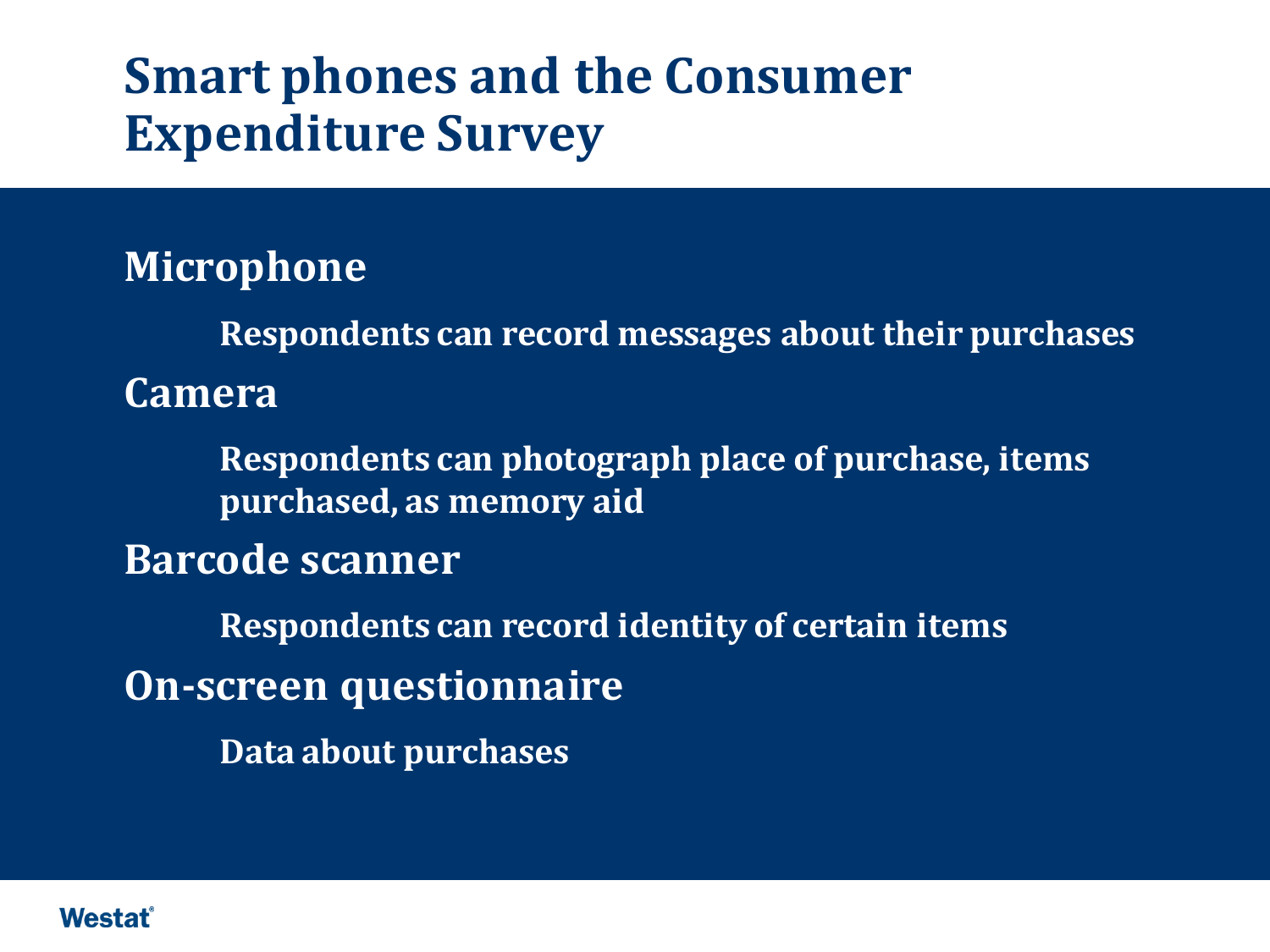**Receipt scanners**

**OCR to turn receipt image into text**

**Current applications extract total of the receipt Do not capture individual purchases constituting the total**

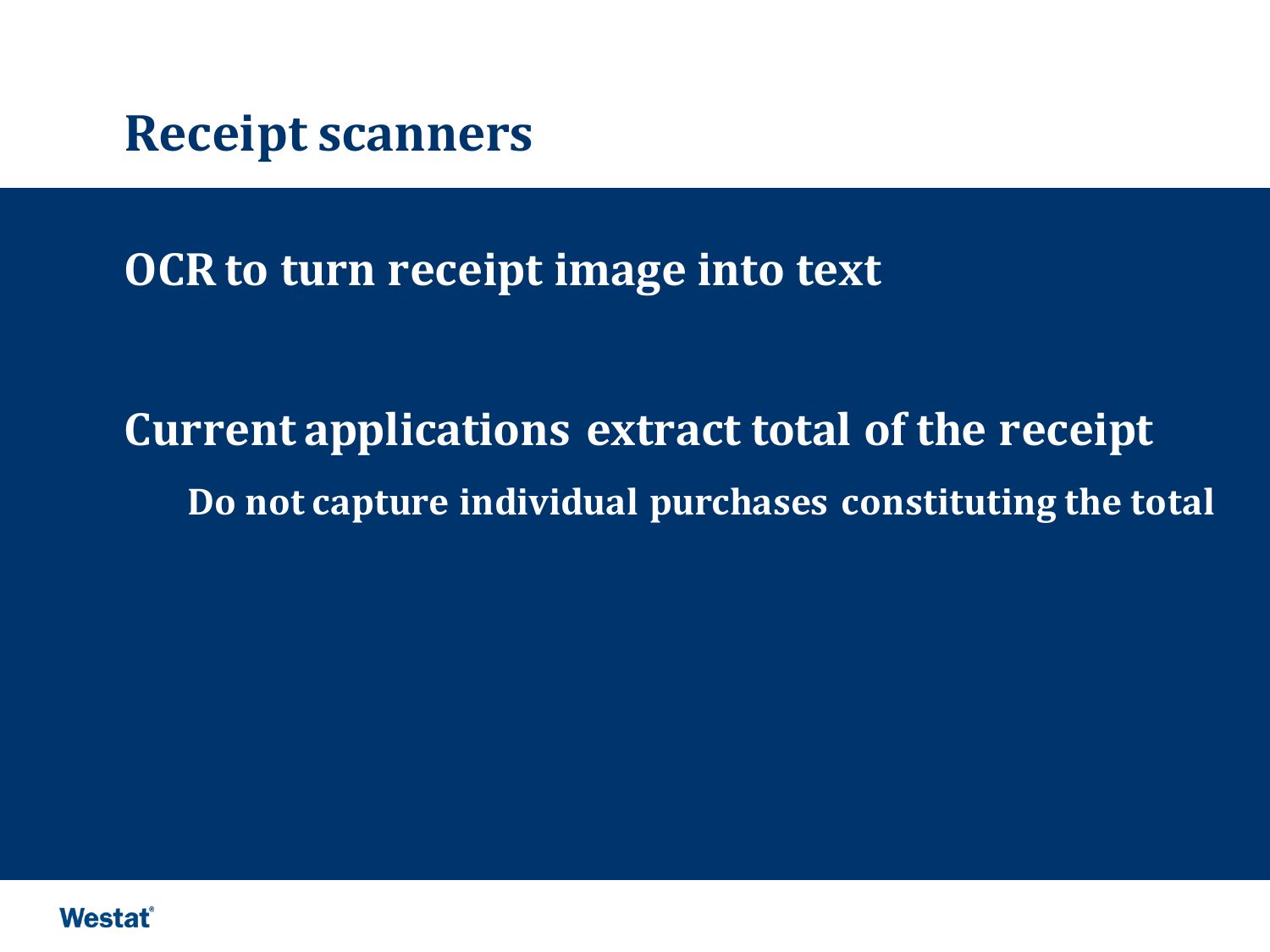# **Receipt scanners and the Consumer Expenditure Survey**

**May be possible to extract all purchases from receipt**

**Software would have to be developed**

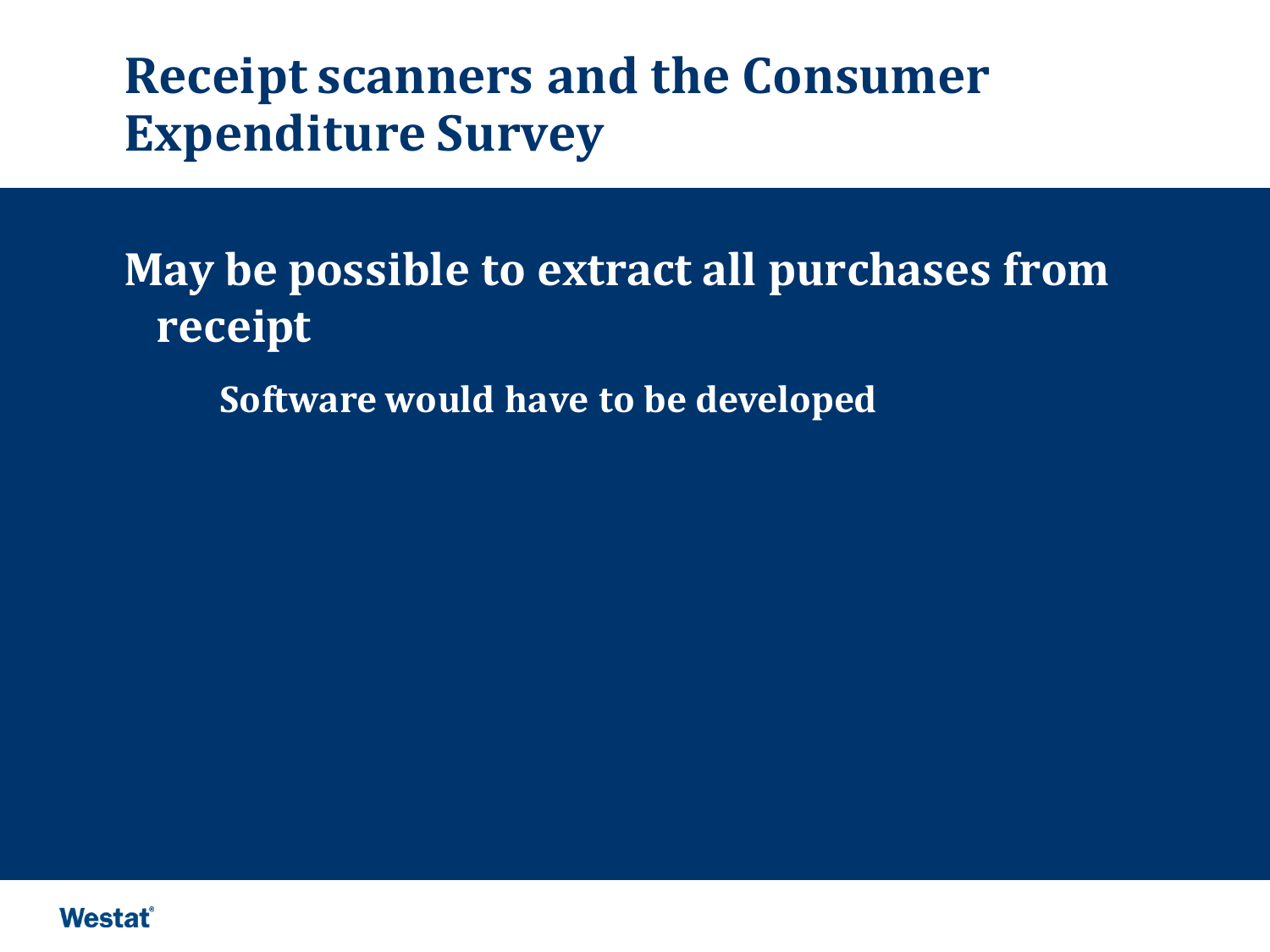**Email and texting**

**Respondent messages noting an expenditure, as memory aid**

**Confirmation web pages or emails for online purchases**

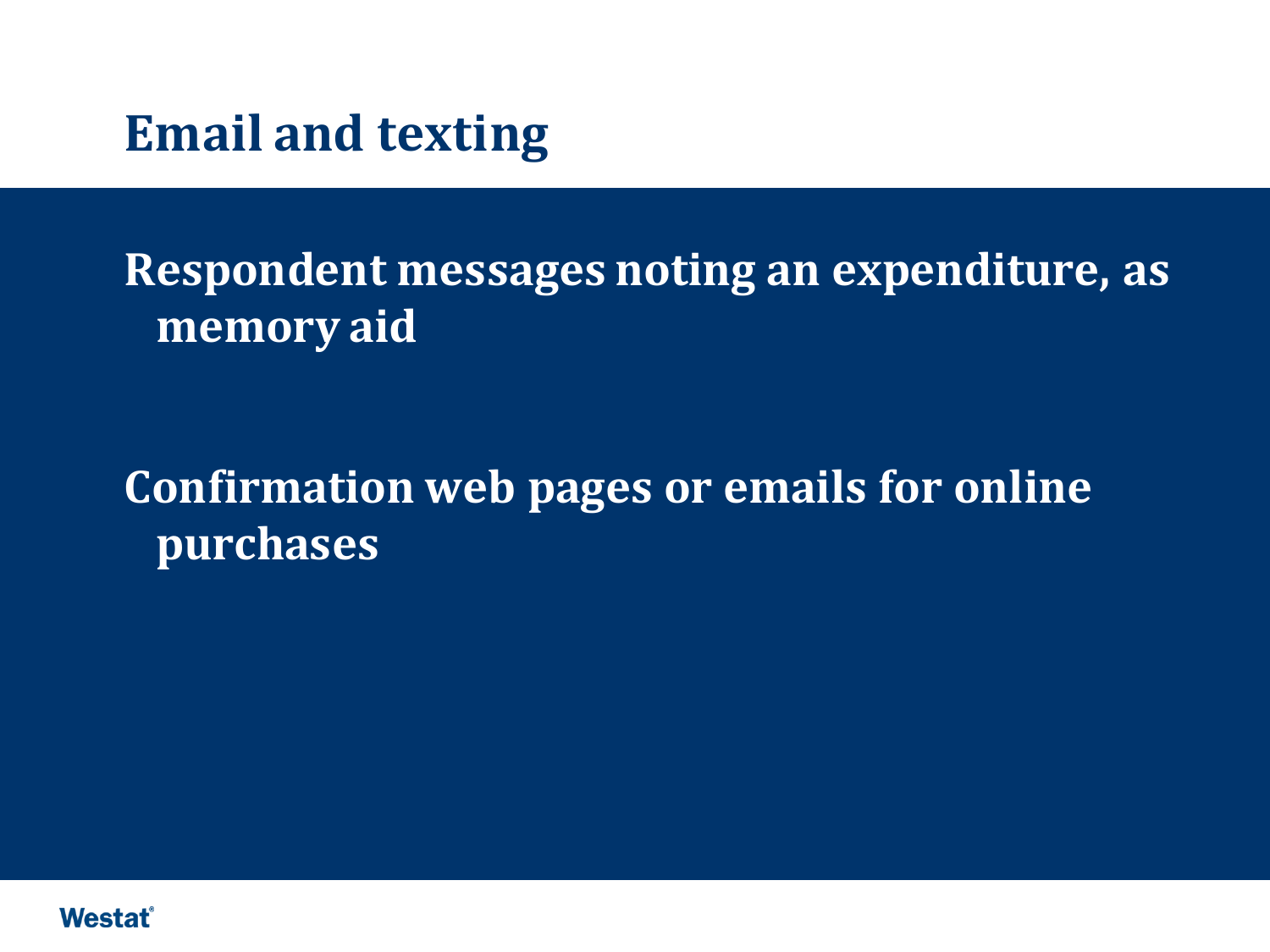# **Followup CASI**

## **Central repository would receive**

 **Data files downloaded from financial institutions Barcodes Audio, photo files Receipt image files Purchase confirmation emails, web pages Email, texts**

#### **CASI**

**Respondents provide needed data for each expenditure**

#### Westat®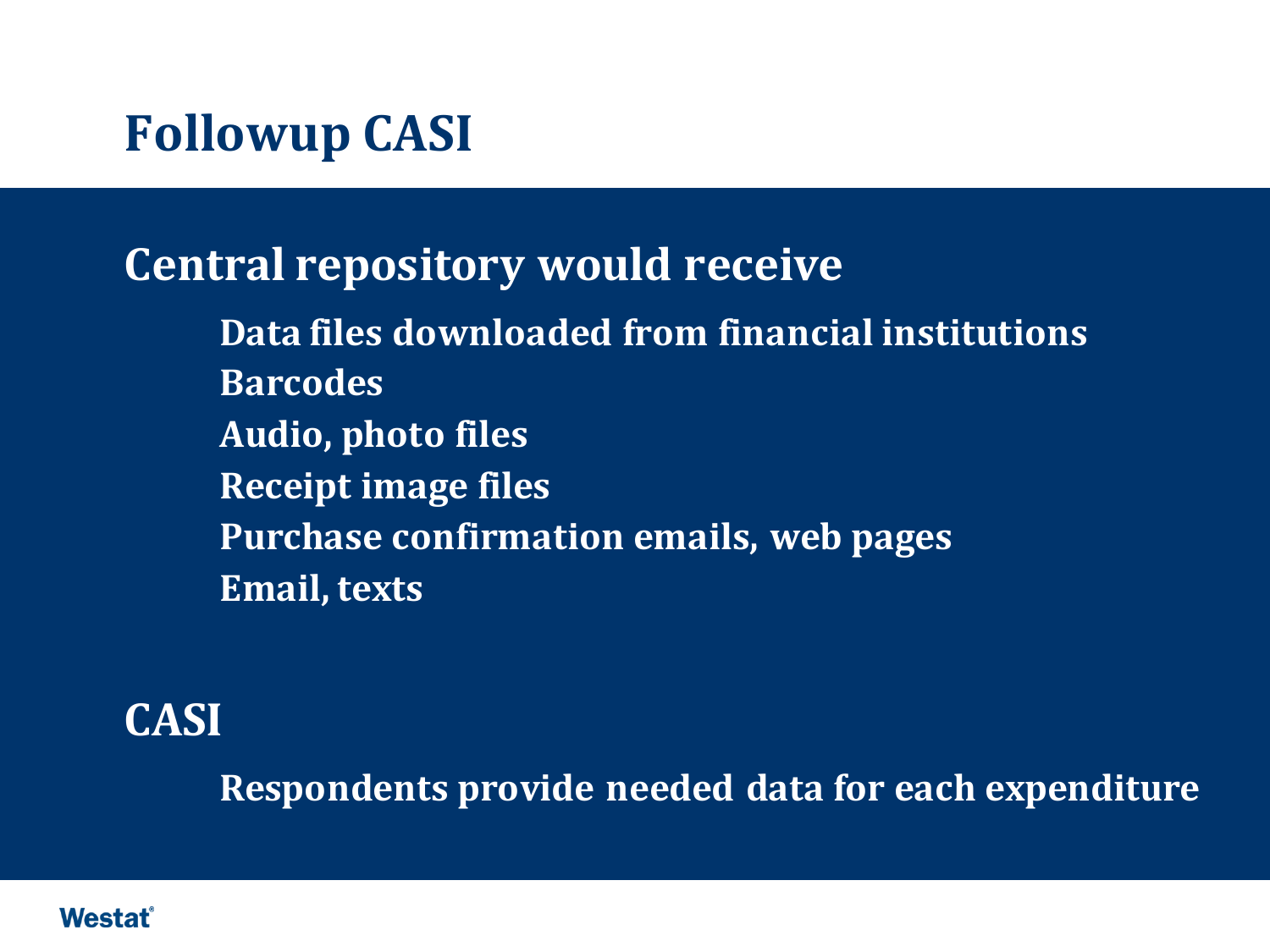# **Usability issues**

- **Is paper less burdensome?**
- **Will respondents remember to note purchases?**
- **Can respondents use technology reliably in actual conditions?**
- **How will respondents choose technology or paper?**
- **What instructions should respondents receive about choosing and using a technology?**
- **How can respondents best be helped if they encounter problems?**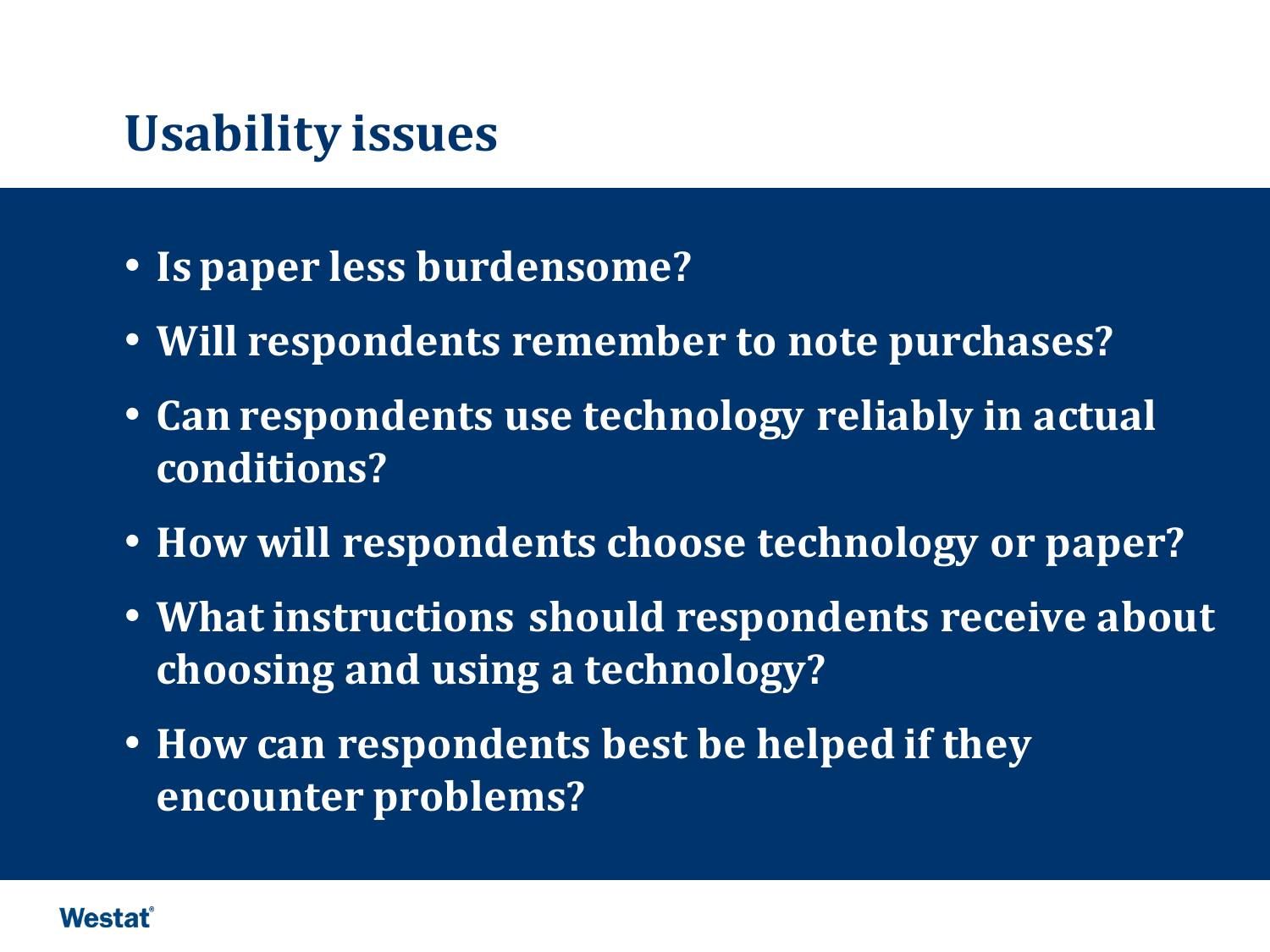**Demographic issues**

**Potential demographic bias Unbanked respondents People uncomfortable with technology** 

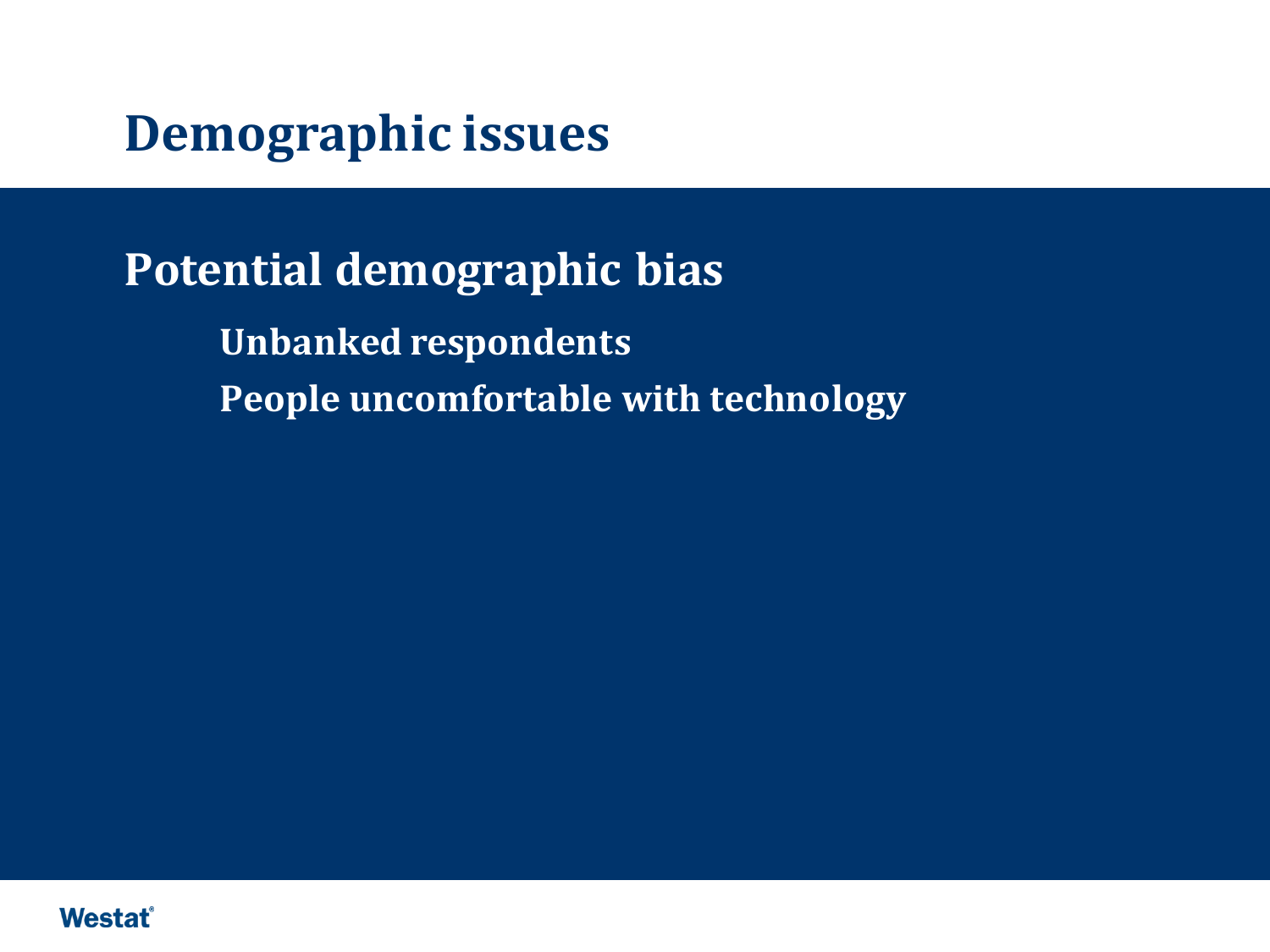# **Current developments**

**Gemini Project National Academy of Sciences Expert panel Planning and testing "Test early and often"**